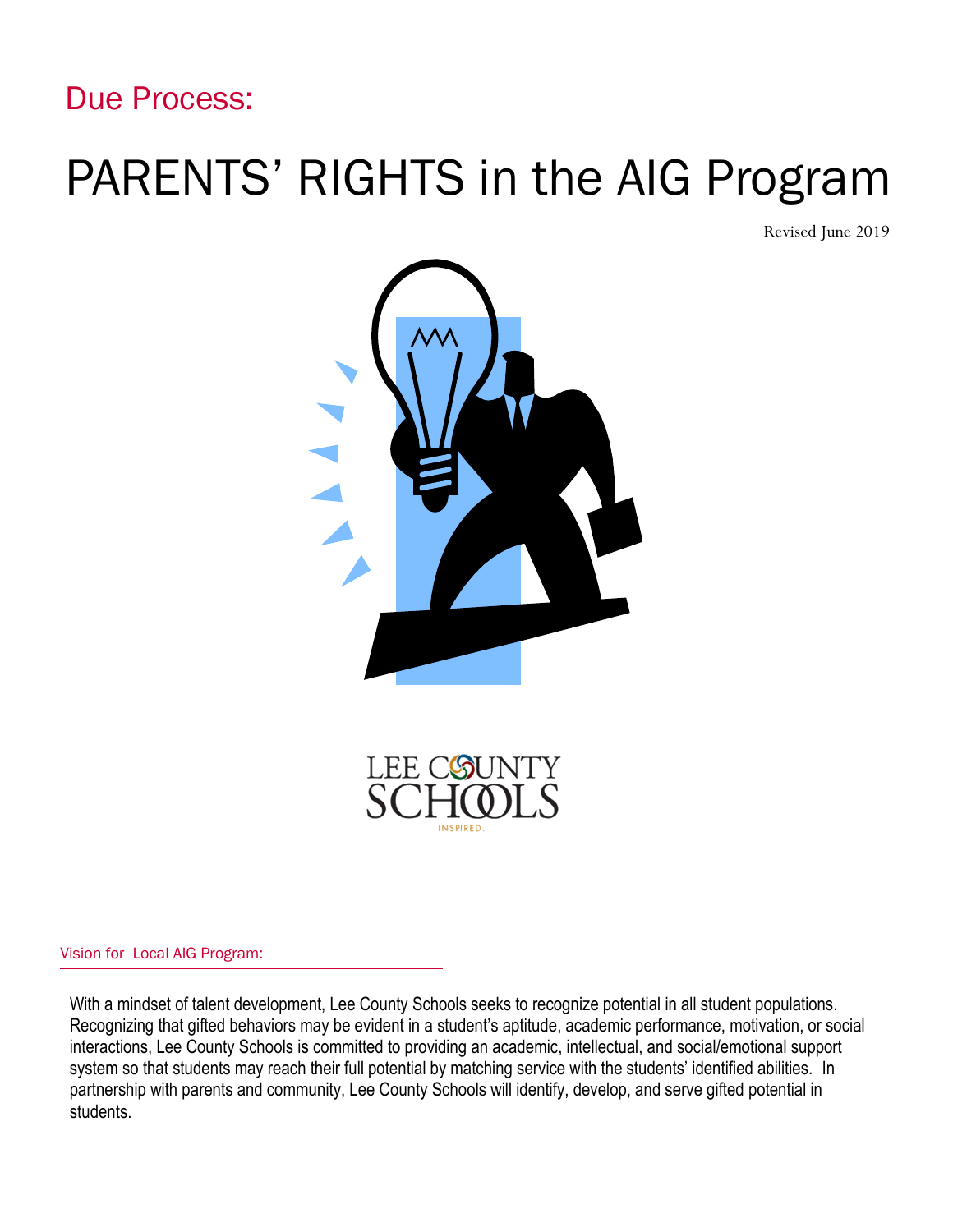#### DEFINITION: ACADEMICALLY AND/OR INTELLECTUALLY GIFTED STUDENTS

#### State definition according to NC General Statutes-Chapter 115C Article 9B § 115C-150.5. Academically or intellectually gifted students.

The General Assembly believes the public schools should challenge all students to aim for academic excellence and that academically or intellectually gifted students perform or show the potential to perform at substantially high levels of accomplishment when compared with others of their age, experience, or environment. Academically or intellectually gifted students exhibit high performance capability in intellectual areas, specific academic fields, or in both intellectual areas and specific academic fields. Academically or intellectually gifted students require differentiated educational services beyond those ordinarily provided by the regular educational program. Outstanding abilities are present in students from all cultural groups, across all economic strata, and in all areas of human endeavor. (1996, 2nd Ex. Sess., c. 18, s. 18.24(f).)

### DUE PROCESS - PARENTAL RIGHTS

All academically and intellectually gifted students, ages 5 to 20, must be provided a free, appropriate public education. This means that differentiated services will be provided for the academically/ intellectually gifted student:.

- 1. At no expense to the parent,
- 2. According to the guidelines of the North Carolina Department of Public Instruction and the Lee County Academically/Intellectually Gifted Program, and
- 3. According to the student's Differentiated Education Plan (DEP) or Individual Differentiated Education Plan (IDEP).

#### *Referral:*

When a parent or community member thinks that a child is intellectually and academically gifted and may need differentiated educational services, that person should tell school personnel in writing the reason(s) for referring that child. The referral should include information about the student's characteristics and strengths that require differentiated services. If the student is enrolled in public school, the referral should be given to that student's teacher or principal.

#### *Screening and Evaluation:*

After a child has been referred to determine his/her need for differentiated services in the academically/intellectually gifted program, an evaluation process must be followed:

1. The parent must give written permis-

sion before any individual evaluation is to begin.

- 2. Testing and evaluation materials must be selected and administered so as not to be racially or culturally biased.
- 3. Selected tests include those that measure educational achievement and aptitude.
- 4. Student eligibility for differentiated services will be determined using multiple criteria by a school site team trained to select appropriate options for the individual student.
- 5. One test or procedure cannot exclude a student from differentiated services in school's academically/intellectually gifted program.

If the parent (guardian) does not agree with the school site's decision concerning eligibility, he/she has the right to submit the results of an independent educational and intellectual evaluation. This evaluation must be given by a qualified examiner who is not employed by the education agency responsible for the student's education. Measures of intellectual aptitude and achievement are two of the criteria used in determining eligibility, and additional measures do not necessarily guarantee placement in the AIG program, although those results will definitely be considered.

#### THE SCHOOL SYSTEM DOES NOT PAY FOR INDEPENDENT EDUCATIONAL AND INTEL-LECTUAL EVALUATIONS.

The parent has the right to ask to meet with the School AIG Team to review the decision.

For students identified as academically or intellectually gifted, a differentiated education plan (DEP) must be written. Such a plan will include student strengths and the options considered by the school-site team as appropriate to the student's educational needs.

Placement is the end result of referral, evaluation, consideration of all criteria involved in giftedness, and the development of the DEP. The school system must ensure that placement is based on multiple indicators of giftedness and that options chosen are based on the needs of the student.

Student progress will be reviewed annually. Major reviews of programming options will be conducted at the end of third, fifth and eighth grades. Recommendations for differentiated options for the next grade levels will be made at those times. Service to student will be based on the individual student need for differentiated education. Emphasis will be placed on providing the appropriate student service options match so that the student will experience and demonstrate growth in academic subjects and/or intellectually.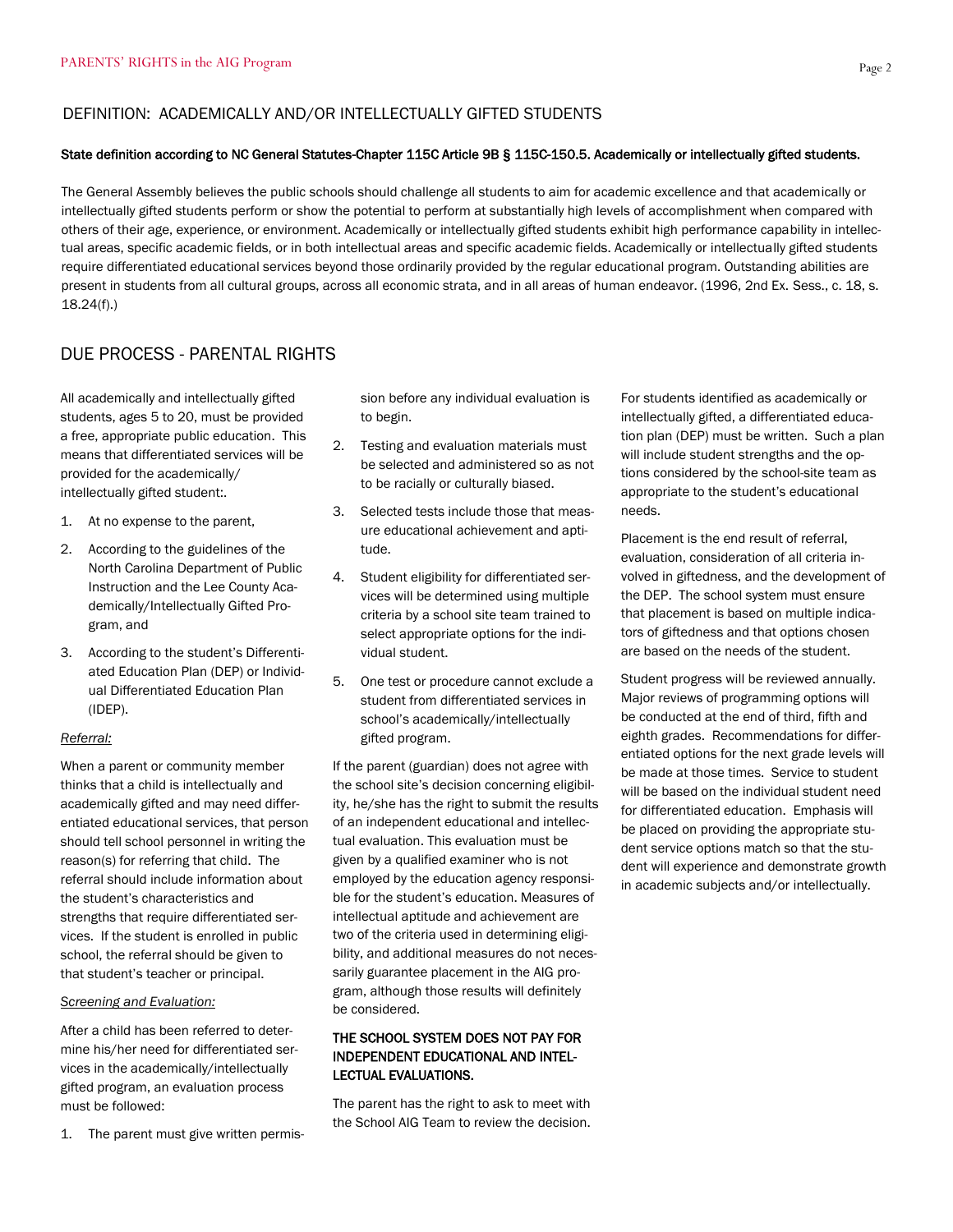# APPEALS PROCESS

According to Chapter 115c, Article 9B of the General Statutes of North Carolina, if a parent disagrees with any decisions of the School AIG Team regarding identification of a student for differentiated services in the school's AIG Program, or appropriate services for the student, the parent has the right to appeal that decision. The Parent must follow the procedure described below:

*If the student was referred but was not identified as needing differentiated services by the School AIG Team, to inform the parent or guardian of this decision, the School AIG Team will send or give the parent or guardian the following :*

- 1. Copy of the Parents' Rights in the AIG Program document
- 2. Copy of the student's AIG Summary of Eligibility

*If the student was identified by the School AIG Team as needing a Differentiated Education Plan, then, to inform parent or guardian of this decision, the parent or guardian will be invited to a conference and be given the following:*

- 1. Copy of the Parents' Rights in the AIG Program document
- 2. Copy of the student's AIG Summary of Student Eligibility
- 3. Copy of the student's Differentiated Education Plan for the elementary grades, middle grades, or high school.

#### If the parent or guardian disagrees with the decision the following steps will be followed:

#### STEP I: Parent or Guardian

The parent or guardian may make a written request for a conference with the School AIG Team to discuss the concerns about the decision(s). The request should be addressed to the Chairperson of the School AIG Team.

*If the disagreement is not resolved at the conference, the parent or guardian may appeal to the principal.*

#### STEP 2: Principal Conference

- 1. The parent may make a written request within 30 days for a conference with the principal.
- 2. The principal reviews the concern with the School AIG Team Chairperson.
- 3. The principal grants the conference within 10 school days of the request and responds in writing within 10 days of the conference.

*If the grievance is not resolved in STEP 2, the parent (guardian) may appeal to the AIG Coordinator and/or Assistant Supt. Of Curriculum and Instruction.*

#### STEP 3: AIG Coordinator and/or Assistant Supt. Of Curriculum and Instruction

- 1. The parent may appeal the principal's decision to the AIG Coordinator and/or the Assistant Supt. Of Curriculum and Instruction within 10 days of receiving the principal's response.
- 2. The AIG Coordinator and/or the Assistant Supt. Of Curriculum and Instruction reviews the concern within 10 days of receipt of the appeal.
- 3. The AIG Coordinator and/or the Assistant Supt. Of Curriculum and Instruction responds in writing to the parent and principal within 10 days concerning the outcome of the review.

*If the disagreement is not resolved at STEP 3, the parent or guardian may appeal to the Board of Education.*

#### STEP 4: The Board of Education

- 1. The parent (guardian) may appeal to the Board of Education in writing within 10 school days following the written response from the AIG Coordinator and/or Assistant Supt. of Curriculum and Instruction.
- 2. The Board of Education shall offer a final written decision within 30 days after receiving the appeal.

#### *If the appeal to the Board of Education fails to resolve the disagreement, then:*

1. The parent (guardian) may file a petition

for a hearing under Article 3, Chapter 150B of the General Statutes.

This final step in the appeals process for unresolved disagreements is stated in statute as follows:

#### § 115C-150.8. Review of Disagreements.

In the event that the procedure developed under G.S. 115C-150.7(b)(7) fails to resolve a disagreement, the parent or guardian may file a petition for a contested case hearing under Article 3 of Chapter 150B of the General Statutes. The scope of review shall be limited to (i) whether the local school administrative unit improperly failed to identify the child as an academically or intellectually gifted student, or (ii) whether the local plan developed under G.S. 115C-150.7 has been implemented appropriately with regard to the child. Following the hearing, the administrative law judge shall make a decision that contains findings of fact and conclusions of law. Notwithstanding the provisions of Chapter 150B of the General Statutes, the decision of the administrative law judge becomes final, is binding on the parties, and is not subject to further review under Article 4 of Chapter 150B of the General Statutes. (1996, 2nd Ex. Sess., c. 18, s. 18.24(f).)

#### \*\*\* *Attorney fees are the responsibility of the parent.*